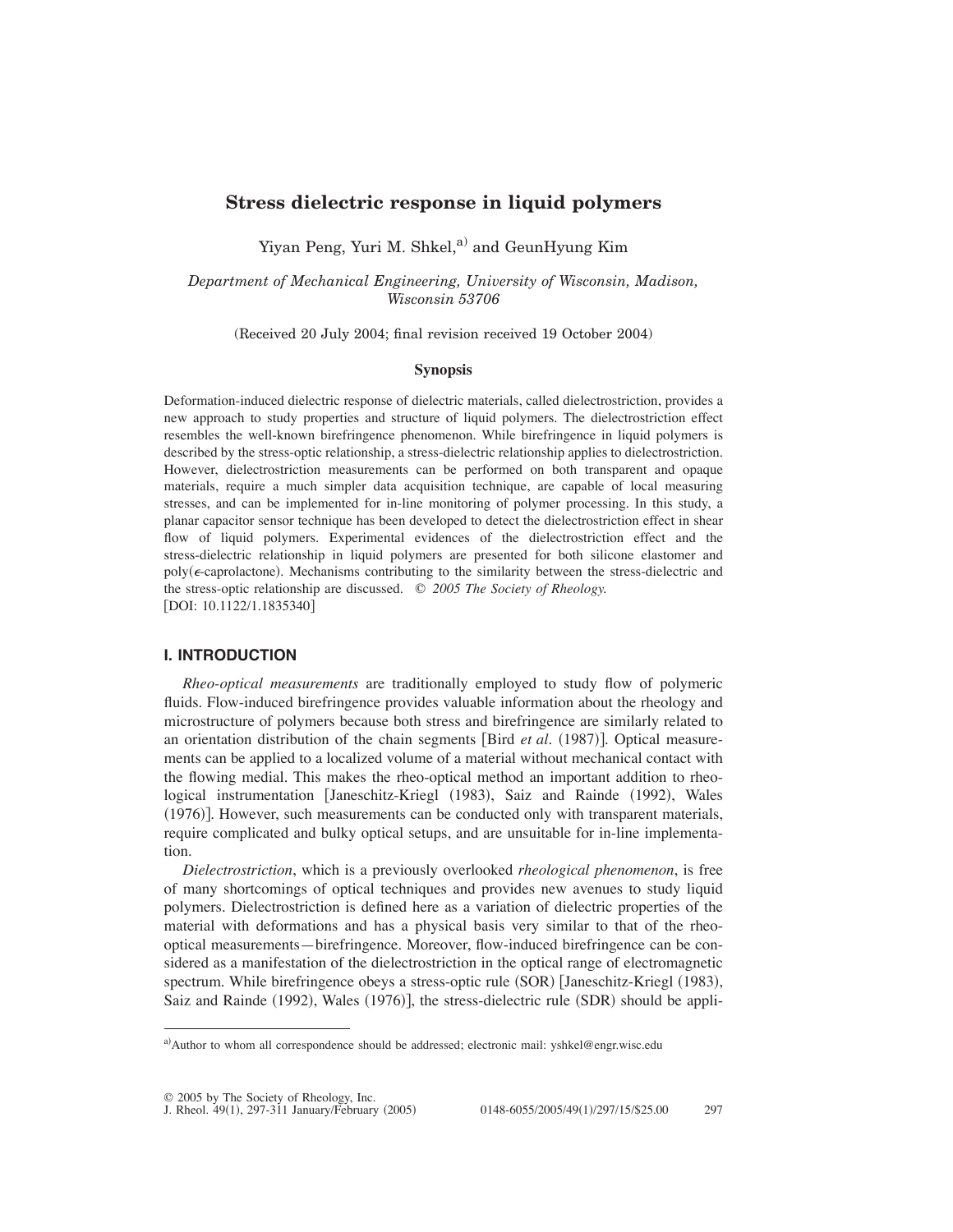cable to the dielectrostriction phenomenon. However, while only electronic polarization is involved in the birefringence, all polarization mechanisms [e.g., interfacial (Maxwell– Wagner), dipole, ionic, or electronic polarization mechanisms] contribute to the dielectrostriction. Although optical measurements are limited to transparent materials, dielectrostriction is applicable to both transparent and opaque materials. Dielectrostriction measurements can be efficiently applied to suspensions where the flow induced birefringence is difficult to observe. In addition, dielectrostriction measurements can be conducted over a wide range of electric field frequencies, including those where particular specie of the suspension has the strongest response. Moreover, according to Shkel and Klingenberg  $(1998)$ , the dielectrostriction response of a suspension is determined by the pair-distribution function of the suspended particles. Therefore, one can speculate that the dielectrostriction measurements are capable of providing valuable information about the material microstructure.

*The dielectrostriction* is converse effect of a phenomenon called *electrostriction*. According to Stratton (1941), electrostriction is defined as a material's deformation due to electrically-induced stresses. Following Landau, Lifshitz, and Pitaevskii (1984), fieldinduced stress,  $\sigma_{ik}$ , is related to the dielectric displacement, **D**, and the electric field, **E**, as

$$
\sigma_{ik} = \sigma_{ik}^{\text{mech}} - \frac{1}{2} \frac{\partial D_l}{\partial u_{ik}} \bigg|_{T,E} \cdot E_l - \frac{\mathbf{E} \cdot \mathbf{D}}{2} \delta_{ik} + \frac{E_i D_k + E_k D_i}{2}.
$$
 (1)

Here the total stress,  $\sigma_{ik}$  is composed of the mechanical stress,  $\sigma_{ik}^{\text{mech}}$ , which would be the total stress in the absence of an electric field, electrostriction stress,  $-1/2\partial D_l/\partial u_{ik}|_{T,E}$   $\cdot E_l$  and the Maxwell's stress,  $-\mathbf{E}\cdot\mathbf{D}\delta_{ik}/2 + (E_i D_k + E_k D_i)/2$ . Material parameters describing the effect of strain on polarization,  $\partial D_l / \partial u_{ik}$ , are the *electrostriction parameters*. Equation (1) is valid for any material, including those which are anisotropic. Stratton (1941) had previously offered an expression for isotropic materials which is similar to Eq.  $(1)$ . One can obtain the field-induced stress in any polarizable material (electrostriction) by determining the strain dependence of the dielectric displacement in the material,  $\partial D_l / \partial u_{ik}|_{T,E}$ , (dielectrostriction). Following such a procedure, Shkel and Klingenberg (1999) derived the total electrically-induced stress in uniaxially isotropic composite materials. Anderson (1986) used a somewhat equivalent procedure to calculate the stress in a cubic composite which is electrically excited in the lattice direction. Thus the dielectrostriction phenomenon is intrinsically related to material's electroactivity.

Simultaneously monitoring deformation of the dielectric layer between two parallel electrodes and the overall capacitance of the same electrodes is one way to measure the dielectrostriction effect. This technique has been applied by Shkel and Klingerberg (1996) to evaluate the electrostriction parameters for two polyurethane films and by Shkel *et al.* (2002) to study the silicone rubber composites having different structures. The high sensitivity of the dielectrostriction measurements to microstructure of the tested material has been observed. The present article adopts another sensing configuration where interdigitated electrodes are deposited on a surface adjacent to the deformed dielectric material. Such a planar configuration can be easily located on the surface of a wall and is, therefore, more suitable for in-line monitoring of polymeric flows than are parallel capacitor sensors. A sensor of such planar configuration was utilized previously to study the shear dielectric response of solid materials [Filanc-Bowen *et al.* (2003)].

This article discusses the dielectrostriction phenomenon in oscillatory shearing liquid polymers. Section II, introduces the theoretical background of shear dielectrostriction.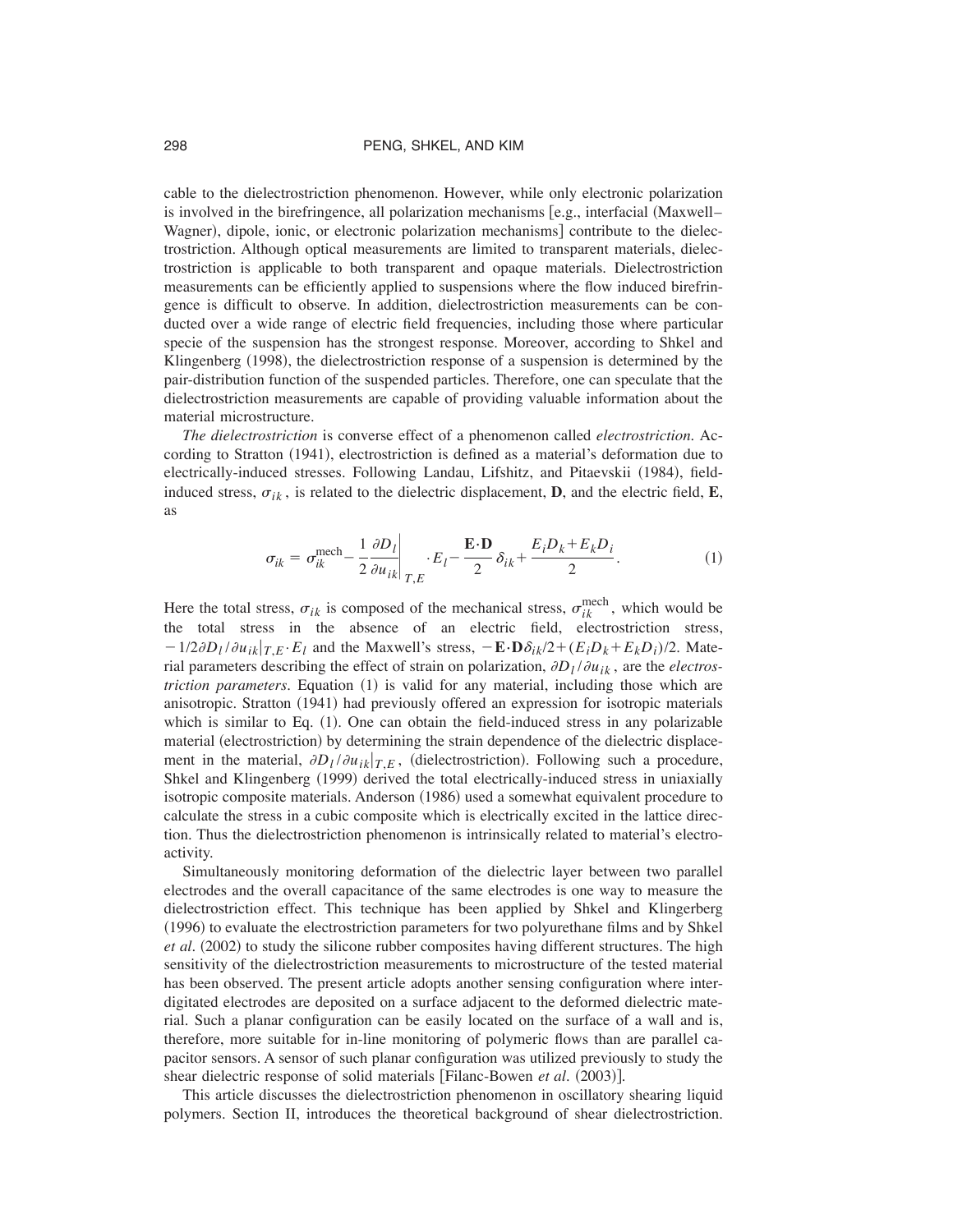**TABLE I.** Comparison of predicted dielectrostriction coefficients for (a) fluids  $[Stratton (1941)], (b)$  isotropic solids [Shkel and Klingenberg (1998)], and (c) solids having cubic symmetry [Anderson (1986)], all materials have the same dielectric constant. (d) Dielectrostriction response of a cubic material requires the third coefficient,  $\alpha_3$  [Nye (1985)], whose predictions are not currently available. (NA stands for not applicable.)

| Material              | Dielectric<br>constant | $\alpha_1$                   | $\alpha$                                                          | $\alpha_3$        |
|-----------------------|------------------------|------------------------------|-------------------------------------------------------------------|-------------------|
| Newtonian fluid $(a)$ |                        |                              | $-\frac{1}{3}(\epsilon-1)(\epsilon+2)$                            |                   |
| Isotropic solid $(b)$ |                        | $-\frac{2}{5}(\epsilon-1)^2$ | $-\frac{1}{3}(\epsilon-1)(\epsilon+2)+\frac{2}{15}(\epsilon-1)^2$ |                   |
| Cubic solid $(c)$     |                        | $-1.515(\epsilon-1)^2$       | $-\frac{1}{3}(\epsilon-1)(\epsilon+2)+0.505(\epsilon-1)^2$        | NA <sup>(d)</sup> |

Phenomenology of the dielectrostriction and the stress-dielectric rule are formulated for general deformations. The background of planar capacitor sensors for monitoring shear flow of liquid polymers is provided. The stress-dielectric rule is formulated and verified experimentally for oscillatory shear flows of liquid silicone elastomer and  $poly(\epsilon$ caprolactone) (PCL) in Sec. III. The results are discussed and the main conclusions of this article are summarized in Sec. IV. The present study indicates that dielectrostriction measurements are capable of becoming a valuable analytical tool for studying liquid viscoelastics.

## **II. THEORETICAL BACKGROUND**

## **A. Phenomenology of dielectrostriction**

## **1. Dielectrostriction**

Dielectric properties of deformed isotropic dielectrics are described by a second order tensor,  $\epsilon_{ij}$ , which can be approximated as a linear function of the strain tensor,  $u_{ij}$ . Three material parameters, the relative dielectric constant of the undeformed material,  $\epsilon$ , and two electrostriction parameters,  $\alpha_1$  and  $\alpha_2$ , are needed to describe the dielectrostrictive properties of an isotropic material [Landau, Lifshitz, and Pitaevskii (1984), Shkel and Klingenberg  $(1998)$ , Stratton  $(1941)$ :

$$
\Delta \epsilon_{ij} = (\epsilon_{ij} - \epsilon \delta_{ij}) = \alpha_1 u_{ij} + \alpha_2 u_{kk} \delta_{ij}.
$$
 (2)

Parameter  $\alpha_1$  is responsible for the changes in dielectric properties of the material due to a linear deformation, while  $\alpha_2$  accounts for the volume changes. Parameters  $\alpha_1$  and  $\alpha_2$ can be determined from two measurements in which  $u_{kk}/u_{ij}$  differs [Shkel and Klingenberg (1996)]. The strain tensor is related to the displacement field  $U(x_1, x_2, x_3)$  [Mase and Mase  $(1999)$ ] as

$$
u_{ij} = \frac{1}{2} \left[ \frac{\partial U_i}{\partial x_j} + \frac{\partial U_j}{\partial x_i} + \frac{\partial U_k}{\partial x_i} \frac{\partial U_k}{\partial x_j} \right].
$$
 (3)

Only the first two terms of Eq.  $(3)$  are traditionally retained for small deformations. However, the contribution of these two terms to shear dielectrostriction is quadratic with strain. The nonlinear term therefore should be also taken into account.

Dielectrostriction measurements are very sensitive to material microstructure. According to Shkel and Klingenberg (1998), the dielectrostriction response of a suspension is determined by the pair-distribution function of the suspended particles. Even materials showing the same dielectric properties, determined by a single dielectric constant,  $\epsilon$ , will provide vastly different results for  $\alpha_1$  and  $\alpha_2$ , see Table I. In a static situation, both isotropic liquids and solids might have a similar random structure and the same dielectric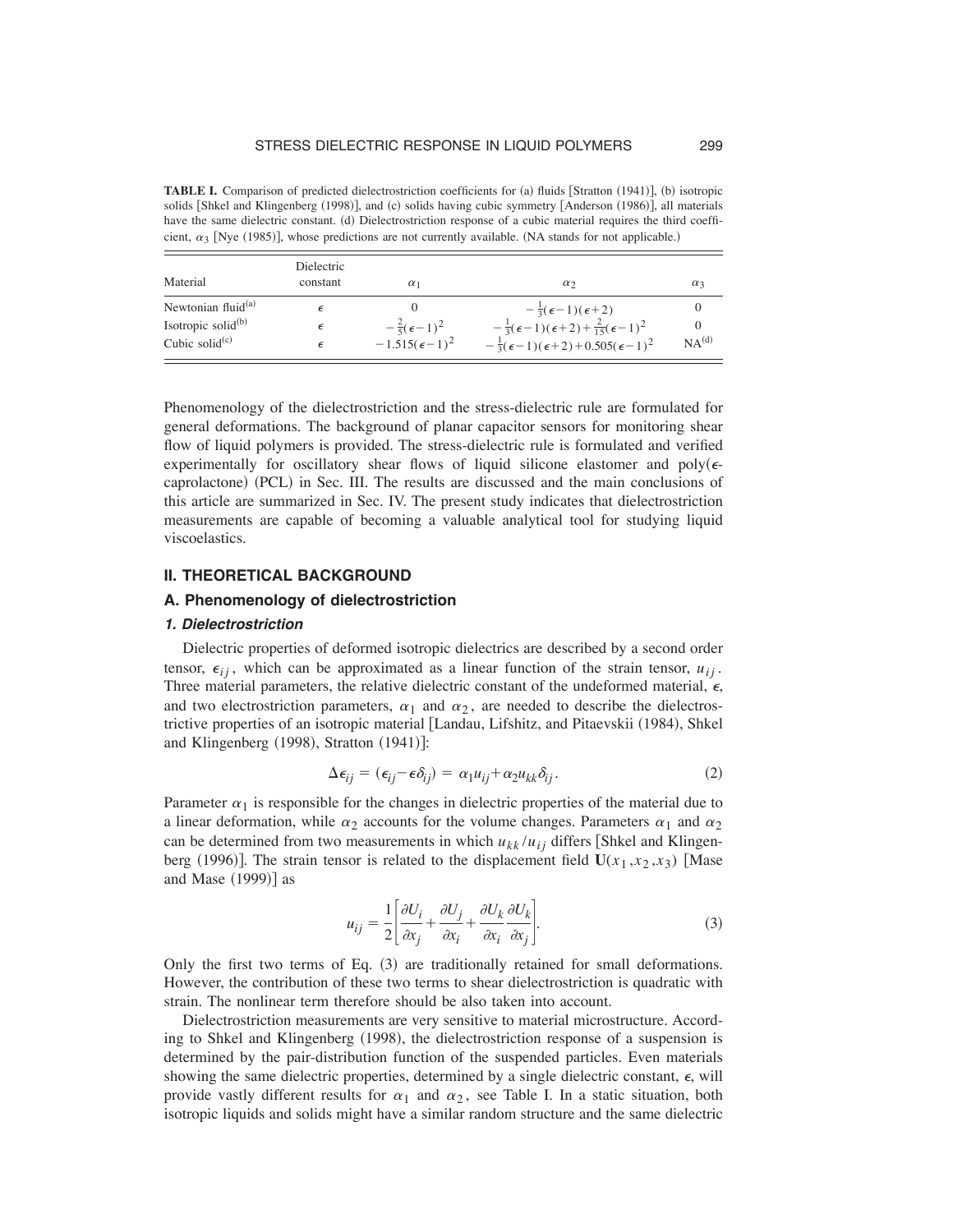constants. However, fluids remain isotropic during any flow-induced deformation and the coefficient  $\alpha_1$  therefore is always zero. The only dielectrostriction effect observed in Newtonian fluids and gases is due to the variations of the dielectric constant with the density. Materials having cubic structure are traditionally considered as a lattice approximation for isotropic materials. However, the description of the photoelastic effect in such materials requires three coefficients, see Nye  $(1985)$ , p. 252. Due to the existing analogy between the photoelastic and dielectrostriction effects, the dielectrostriction response of cubic materials also requires the third coefficient,  $\alpha_3$ , microscopic models for which are not yet available. (Following the notation used here, the electrostriction coefficient in cubic materials can be introduced as  $\epsilon_{ij} = \epsilon \delta_{ij} + \alpha_1 u_{ij} + \alpha_2 u_{kk} \delta_{ij} + \alpha_3 u_{lm} d_l d_m d_i d_j$ , where  $d_i$  is the unit vector in the lattice direction.) Dielectrostriction behavior of anisotropic materials is even more complicated than that under isotropy. The general phenomenological approach to dielectrostriction in anisotropic solids is outlined by Shkel and Klingenberg (1999). The dielectrostriction effect manifests itself differently in liquids and solids. However, polymeric liquids exhibit both viscous and elastic deformations [see, for example, Bird *et al.* (1987). A variation in the structure of liquid polymers with a linear deformation is very similar to that of solids and can cause the pronounced dielectrostriction effect, thereby rendering the dielectrostriction measurements effective for liquid polymers.

## **2. SDR**

The SDR in liquid polymers can be formulated similarly to the SOR in ideal elastic dielectrics. Under small deformations, both liquid and solid elastic materials demonstrate a linear relationship between the total stress,  $\sigma_{ik}$ , and the strain,  $u_{lm}$ . For an oscillatory shear deformation, the total stress at an instantaneous moment can be decomposed into two stresses,  $\sigma_{ik} = \sigma'_{ik} + \sigma''_{ik}$ : elastic stress,  $\sigma'_{ik}$ , which is in phase with the deformation,  $u_{ik}$ , and viscous stress,  $\sigma''_{ik}$ , which is out of phase with the deformation. For shear deformations,  $u_{12}$ , one can introduce the storage modulus,  $G' = \sigma'_{12}/u_{12}$ , and the loss modulus,  $G'' = \sigma_{12}''/u_{12}$ . For the elastic contribution to the total mechanical stress, one can write

$$
\sigma'_{ik} = \frac{E'_Y}{1+\nu} \left( u_{ik} + \frac{\nu}{1-2\nu} u_{ll} \delta_{ik} \right) \text{ and } G' = \frac{E'_Y}{2(1+\nu)},
$$
\n(4)

where  $\nu$  is the Poisson's ratio. This is the most general linear relationship between the stresses and the strains in isotropic materials. In fact, this is the Hooke's Law if  $E'_Y$  is assumed to be a frequency-dependent effective elastic modulus. Equation  $(4)$  can be rewritten for the strains in terms of the stresses

$$
u_{ik} = \frac{1+\nu}{E_Y'} \sigma'_{ik} - \frac{\nu}{E_Y'} \sigma'_{ll} \delta_{ik}.
$$
 (5)

One can assume that the dielectrostriction is related to the strains as described in Eq.  $(2)$ . Combining Eqs.  $(2)$  and  $(5)$  gives

$$
\epsilon_{xx} - \epsilon_{yy} = C'(\sigma'_{xx} - \sigma'_{yy}), \quad \epsilon_{yy} - \epsilon_{zz} = C'(\sigma'_{yy} - \sigma'_{zz}), \quad \epsilon_{xx} - \epsilon_{yy} = C'(\sigma'_{xx} - \sigma'_{yy}), \tag{6}
$$

where  $C' = \alpha_1(1+\nu)/E'_{\gamma}$ . The shear dielectrostriction is expressed as

$$
\epsilon_{xy} = C' \sigma'_{xy}, \quad \epsilon_{yz} = C' \sigma'_{yz}, \quad \epsilon_{zx} = C' \sigma'_{zx}.
$$
 (7)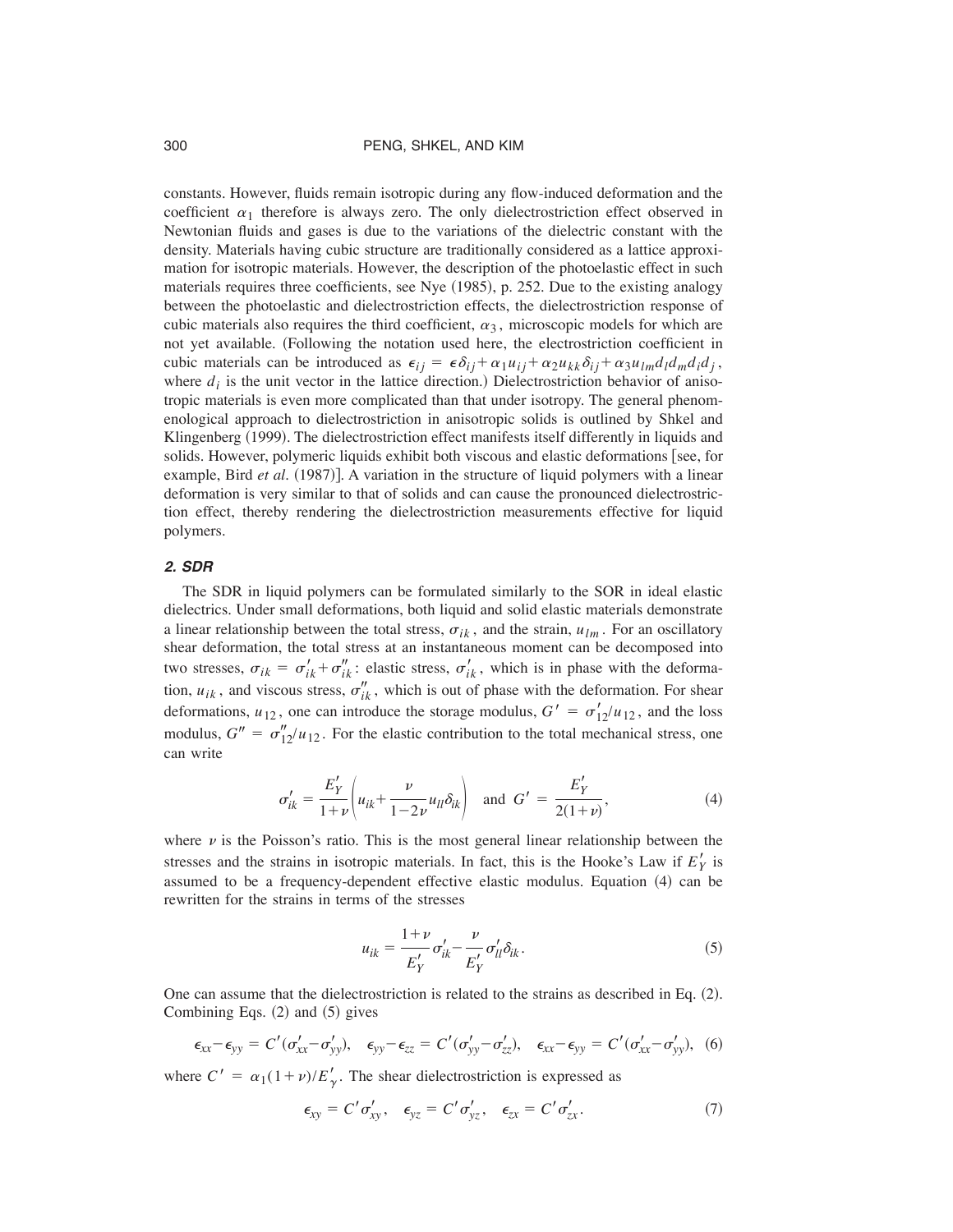

**FIG.** 1. An initially isotropic material is subjected to a shear displacement,  $U_x = \gamma y$ , perpendicular to the electrode strips.

If one recognizes that the magnetic permeability of polymers,  $\mu$ , is close to one  $(\mu \approx 1)$ and replaces  $\epsilon$  with  $\sqrt{n}$  (note  $n^2 = \epsilon \mu$ ), these expressions resemble the well-known stress-optic rule and are defined here as ''*stress-dielectric rule*.'' Resemblance will be even closer if one recognizes the relation  $\Delta n_{ik} / n = \Delta \epsilon_{ik}/2\epsilon$ , which is valid for small deformations.

## **B. Planar capacitor sensor**

A planar capacitor sensor with interdigitated electrodes is implemented to detect the dielectrostriction response of liquid polymers to an oscillatory shear flow. The flow causes a change in the dielectric constant of the polymer, and, therefore, the capacitance of the system of electrodes. The following is a detailed examination of rheological and electronic aspects of the dielectrostriction measurements.

### **1. Dielectric response due to shear deformation**

An initially isotropic material is subjected to a simple shear displacement, *Ux*  $= \gamma y$ , perpendicular to the electrode strips as shown in Fig. 1. This yields nonzero components of the strain tensor defined in the *XYZ* coordinate system

$$
u_{xy} = u_{yx} = \frac{\gamma}{2}
$$
 and  $u_{yy} = \frac{\gamma^2}{2}$ . (8)

The principal coordinate system,  $X_1X_2X_3$ , can be obtained by rotating the original *XYZ*-coordinate system through an angle  $\theta$  around the *Z* axis,

$$
\theta = \arctan\left(\frac{\gamma}{2} \pm \sqrt{1 + \frac{\gamma^2}{2}}\right). \tag{9}
$$

In the principal coordinate system, the simple shear deformations are equivalent to superposition of tensile and compressive strains defined by their principal values

$$
u_1 = \frac{\gamma^2}{4} + \frac{\gamma}{4} \sqrt{\gamma^2 + 4}, \quad u_2 = \frac{\gamma^2}{4} - \frac{\gamma}{4} \sqrt{\gamma^2 + 4} \quad \text{and } u_3 = 0. \tag{10}
$$

Note, for pure shear deformations, when  $u_{yy} = 0$ , Eqs. (9) and (10) yield a well-known result  $\theta = \pm 45^{\circ}$ ,  $u_1 = \gamma/2$ ,  $u_2 = -\gamma/2$ , and  $u_3 = 0$ .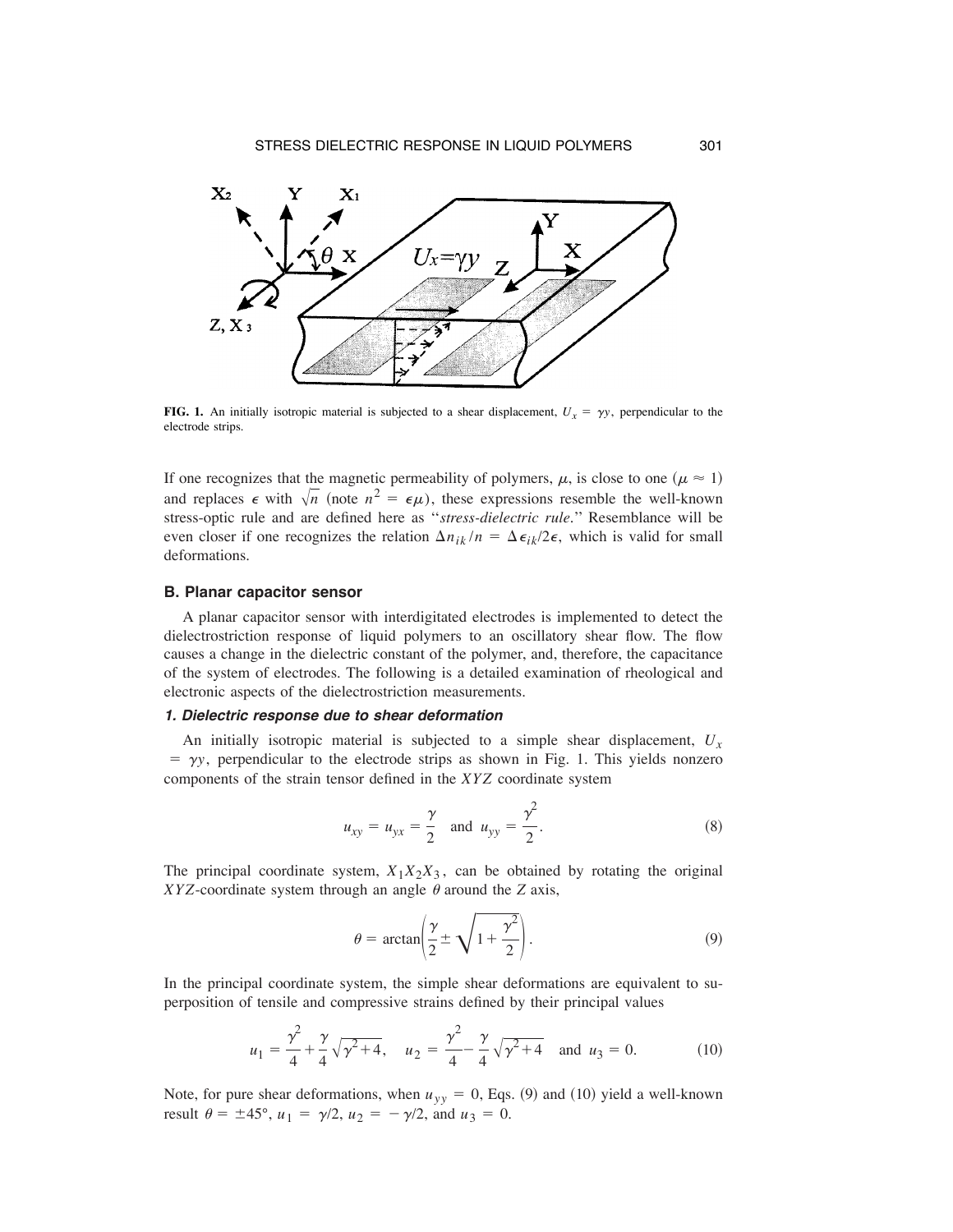

**FIG. 2.** Electrodes of equal width, 2*a*, and total length, *L*, are separated by 2*a*. Deformation of the dielectric layer affects dielectric constant of the material and, therefore, the sensor's capacitance.

According to Eq. (2), coordinate system  $X_1X_2X_3$  is also the principal coordinate system for dielectric tensor of the deformed material. The principal dielectric constants are therefore

$$
\epsilon_1 = \epsilon + \alpha_1 \left( \frac{\gamma^2}{4} + \frac{\gamma}{4} \sqrt{\gamma^2 + 4} \right) + \alpha_2 \frac{\gamma^2}{2}, \quad \epsilon_2 = \epsilon + \alpha_1 \left( \frac{\gamma^2}{4} - \frac{\gamma}{4} \sqrt{\gamma^2 + 4} \right) + \alpha_2 \frac{\gamma^2}{2},
$$
\n
$$
\epsilon_3 = \epsilon + \alpha_2 \frac{\gamma^2}{2}.
$$
\n(11)

#### **2. Concept of planar capacitor sensor**

A planar capacitor sensor, Fig. 2, detects deformations through changes in dielectric properties of material near the interdigitated electrodes. All electrodes have equal width, 2*a*, are equally separated by 2*a*. Both the thickness of the dielectric layer, *h*, and the length of the electrodes, *l*, are much larger than the distance between the electrodes  $(h/2a, l/2a \geq 1)$ . Deformation of the dielectric layer affects the material's dielectric constant and, therefore the capacitance of the electrodes.

(a) *Capacitance of interdigitated electrodes*. Capacitance, *C*, of any system of electrodes is defined as the ratio

$$
C = \frac{Q}{V},\tag{12}
$$

where *Q* is the charge needed to produce the potential difference, *V*. Surface density of the charge,  $\kappa$ , can be expressed through the normal component of the dielectric displacement,  $D_n$ , on the electrodes

$$
\kappa = D_{n1} + D_{n2}.\tag{13}
$$

The dielectric displacements,  $D_{n1}$ , and,  $D_{n2}$ , are taken at the same locations but on the opposite sides of the electrode surfaces.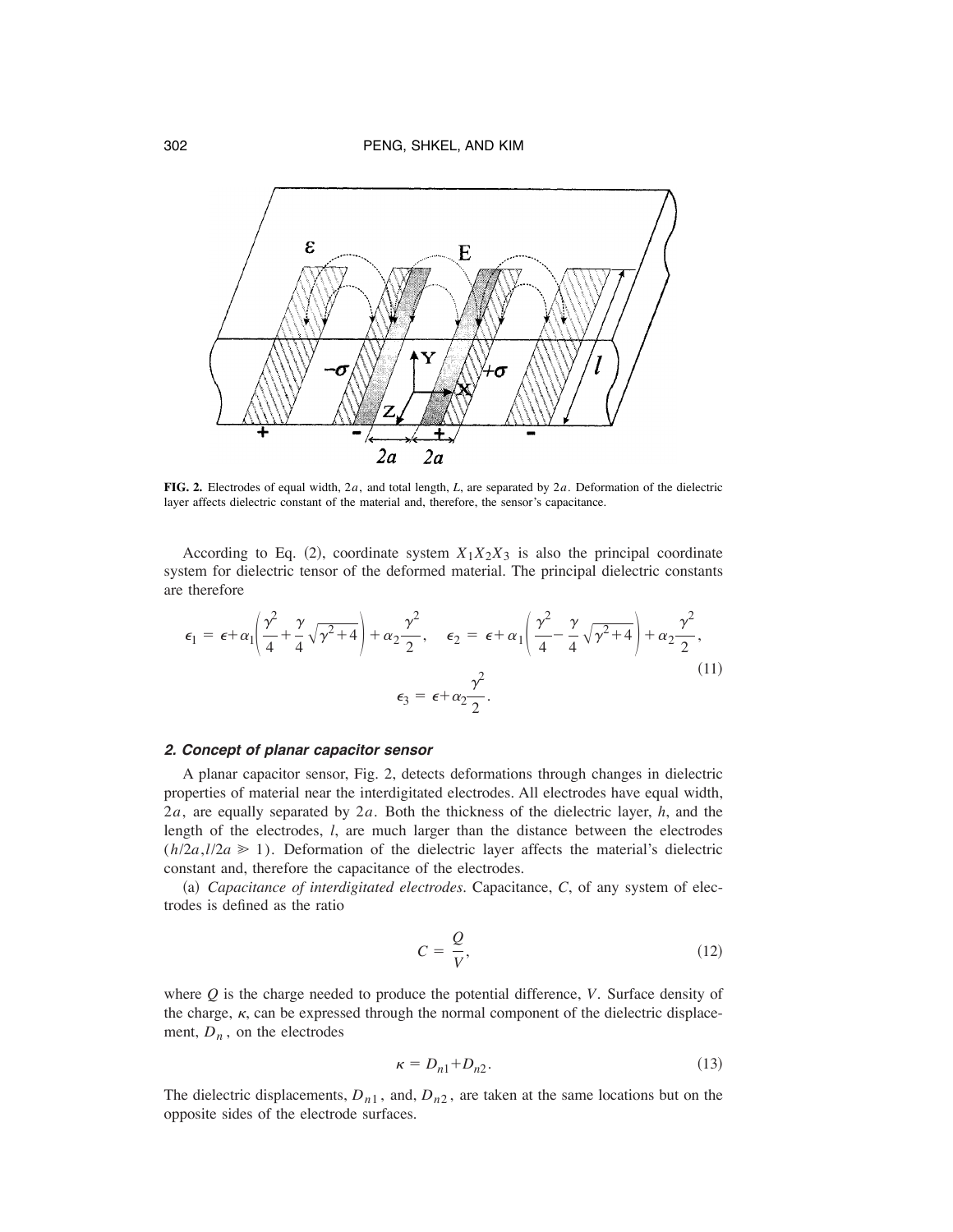

**FIG. 3.** Two electrodes, each covering half of the plane, are very close to each other and parallel to the axis *Z*. One electrode is under electrical potential  $\phi_1$  and the other under  $\phi_2$ . A material with dielectric constant,  $\epsilon$ , on top of the electrodes is subjected to shear deformation,  $\gamma$ . Square element on the left depicts stresses in the original, *XYZ*, coordinate system and square element on the right depicts stresses in the principal,  $X_1X_2X_3$ , coordinate systems.

Two sets of electrodes shown in Fig. 2 form a planar capacitor sensor. Potential difference, *V*, is applied across the even and odd electrodes. The capacitance of this electrode configuration can be calculated numerically. However, it would be instructional to first consider a electrode configuration in Fig. 3 which allows for the exact analytical solution. Two electrodes, each covering half of the plane, are almost touching each other along the axis *Z*. One electrode has the electrical potential,  $\phi_1$ , and the other has the potential  $\phi_2$ . The overall electrode length, *L*, is equal to the total length of all individual strips in Fig. 2. An isotropic material having dielectric constant,  $\epsilon$ , is located on the top of the electrodes.

The electrode strip having length, *L*, and width, *dr*, carries charge, *dQ*:

$$
dQ = \kappa L dr. \tag{14}
$$

The dielectric displacement, **D**, of an isotropic dielectrics having the dielectric constant,  $\epsilon$ , in presence of the electric field, **E**, is **D** =  $\epsilon_0 \epsilon$ **E**, where  $\epsilon_0$  is the dielectric constant of free space. The field can be obtained in a straightforward manner by solving Laplace's equation,  $\nabla^2 \phi = 0$ , where  $\mathbf{E} = -\nabla \phi$ . However, an originally isotropic material becomes anisotropic if subjected to a shear deformation and its dielectric properties are described by the second rank tensor,  $\epsilon$ . The dielectric displacement, **D**, is, therefore, related to the applied field as

$$
\mathbf{D} = \epsilon_0 \boldsymbol{\epsilon} \cdot \mathbf{E}. \tag{15}
$$

The equation for the potential,  $\phi$ , becomes  $\nabla \cdot \boldsymbol{\epsilon} \cdot \nabla \phi = 0$ , which is simpler in the principal coordinate system, *X*1*X*2*X*<sup>3</sup> :

$$
\epsilon_1 \frac{\partial^2 \phi}{\partial X_1^2} + \epsilon_2 \frac{\partial^2 \phi}{\partial X_2^2} + \epsilon_3 \frac{\partial^2 \phi}{\partial X_3^2} = 0.
$$
 (16)

Here the dielectric tensor,  $\epsilon$ , has a diagonal form with the principal dielectric constants,  $\epsilon_1$ ,  $\epsilon_2$ , and  $\epsilon_3$  given by Eq. (11). Note that this last equation becomes Laplace's equation only if  $\epsilon_1 = \epsilon_2 = \epsilon_3 = \epsilon$ . However, Eq. (16) can be converted into Laplace's equation by scaling the coordinate axes  $X'_1 = \sqrt{\epsilon_1} X_1$ ,  $X'_2 = \sqrt{\epsilon_2} X_2$  and  $X'_3 = \sqrt{\epsilon_3} X_3$ . Equation (16) can be easily solved in the coordinate system  $X_1'X_2'X_3'$  and the obtained solution then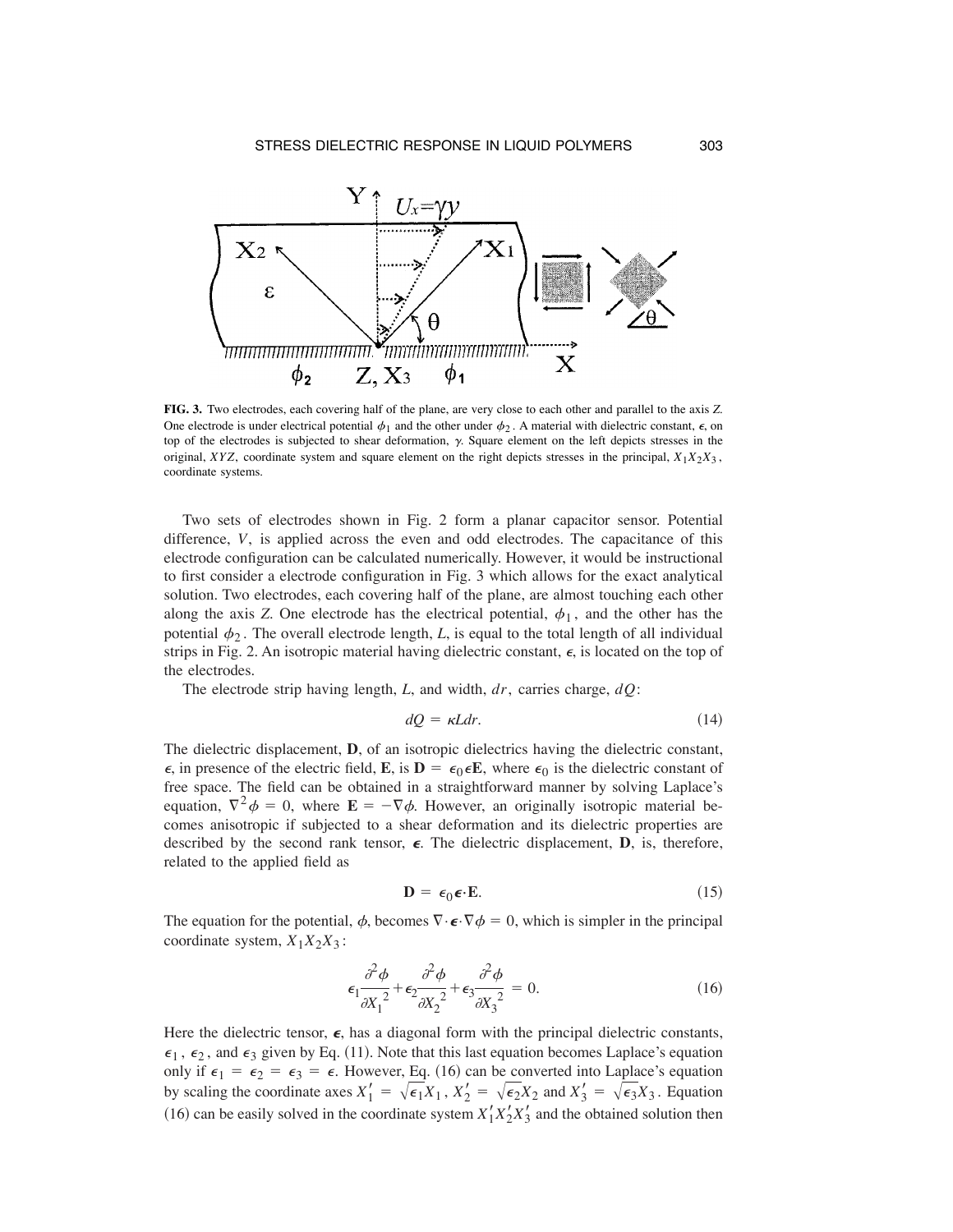converted back to the coordinate system  $X_1X_2X_3$ . The potential of the electric field in the original,  $X_1X_2X_3$ , coordinate system is

$$
\phi = \phi_1 + \frac{\phi_2 - \phi_1}{\pi} \left( \tan^{-1} \sqrt{\frac{\epsilon_1}{\epsilon_2 X_1}} + \tan^{-1} \frac{\gamma + \sqrt{\gamma^2 + 4}}{2} \sqrt{\frac{\epsilon_1}{\epsilon_2}} \right). \tag{17}
$$

The normal component of the dielectric displacement at the electrode surfaces obtained from the field potential and Eq.  $(15)$  is

$$
D_n = \frac{\epsilon_0 \sqrt{\epsilon_1 \epsilon_2}}{\pi r} (\phi_1 - \phi_2), \qquad (18)
$$

where  $r$  is the distance from the origin of the coordinate system to a point on the electrode surface. The principal values of  $\epsilon_1$  and  $\epsilon_2$  are given by Eq. (11).

Once  $D_n$  is known, the charge density at the electrode surface,  $\kappa$ , follows from Eq.  $(13)$ . Consequently the total charge,  $Q$ , can be obtained by integrating the charge distribution over the entire electrode surface. We will assume that the solution given by Eq.  $(18)$  is also valid for the dielectric displacement at the electrodes of the sensor in Fig. 2. Due to symmetry of the field distribution near the electrodes, the whole system can be modeled as just two electrodes of the width, *a*, and the total length, *L*. Finally the capacitance,  $C$ , is determined from Eq.  $(12)$  as the ratio between the electrodes charge and the potential difference,  $V = \phi_1 - \phi_2$ :

$$
C = \frac{1}{V} \int_{a}^{2a} dQ = \frac{\ln 2}{\pi} \epsilon_0 (\sqrt{\epsilon_1 \epsilon_2} + \epsilon_s) L.
$$
 (19)

Here  $\epsilon_s$  is the dielectric constant of the substrate to which the electrodes are attached. The exact solution for the capacitance, *C*, will provide us with a correction to the coefficient  $\ln 2/\pi$  in Eq. (19), which, however, will be cancelled in the final expressions.

*(b) Variation of capacitance with deformation*. The sensor capacitance before deformation,  $C_0$ , is given by Eq. (19) where  $\epsilon_1 = \epsilon_2 = \epsilon$ . The deformation affects the capacitance, *C*, which would be given by the same Eq. (19) but with  $\epsilon_1$  and  $\epsilon_2$  determined from Eq. (11). Deformation of the dielectric material changes the principal values of the dielectric tensor,  $\epsilon_1$  and  $\epsilon_2$ . Only the quadratic terms of the shear strains,  $\gamma$ , should be retained in the final expression for the variation of the capacitance

$$
\frac{\Delta C}{C_0} = \frac{C - C_0}{C_0} = \frac{2\epsilon \alpha_1 - \alpha_1^2 + 4\epsilon \alpha_2}{8\epsilon^2} \gamma^2.
$$
 (20)

The resulting variations of the capacitance can be measured by a number of wellestablished methods using either off-the-shelf or custom-made instrumentation [Doeblin (1990), Holman (1994), Horowitz and Hill (1998)].

## **III. EXPERIMENTAL STUDIES**

#### **A. Experimental setup**

A schematic of the experimental setup is shown in Fig. 4. An AR-1000 rheometer from TA Instruments is used to provide the oscillatory shear flow between two concentric cylinders: the external cylindrical container (having inner radius  $R_2 = 22.5$  mm) is fixed and the inner cylinder (having radius  $R_1 = 21$  mm and height  $H = 8$  mm) is rotated by the rheometer. The liquid to be tested is placed in the gap between the two cylinders.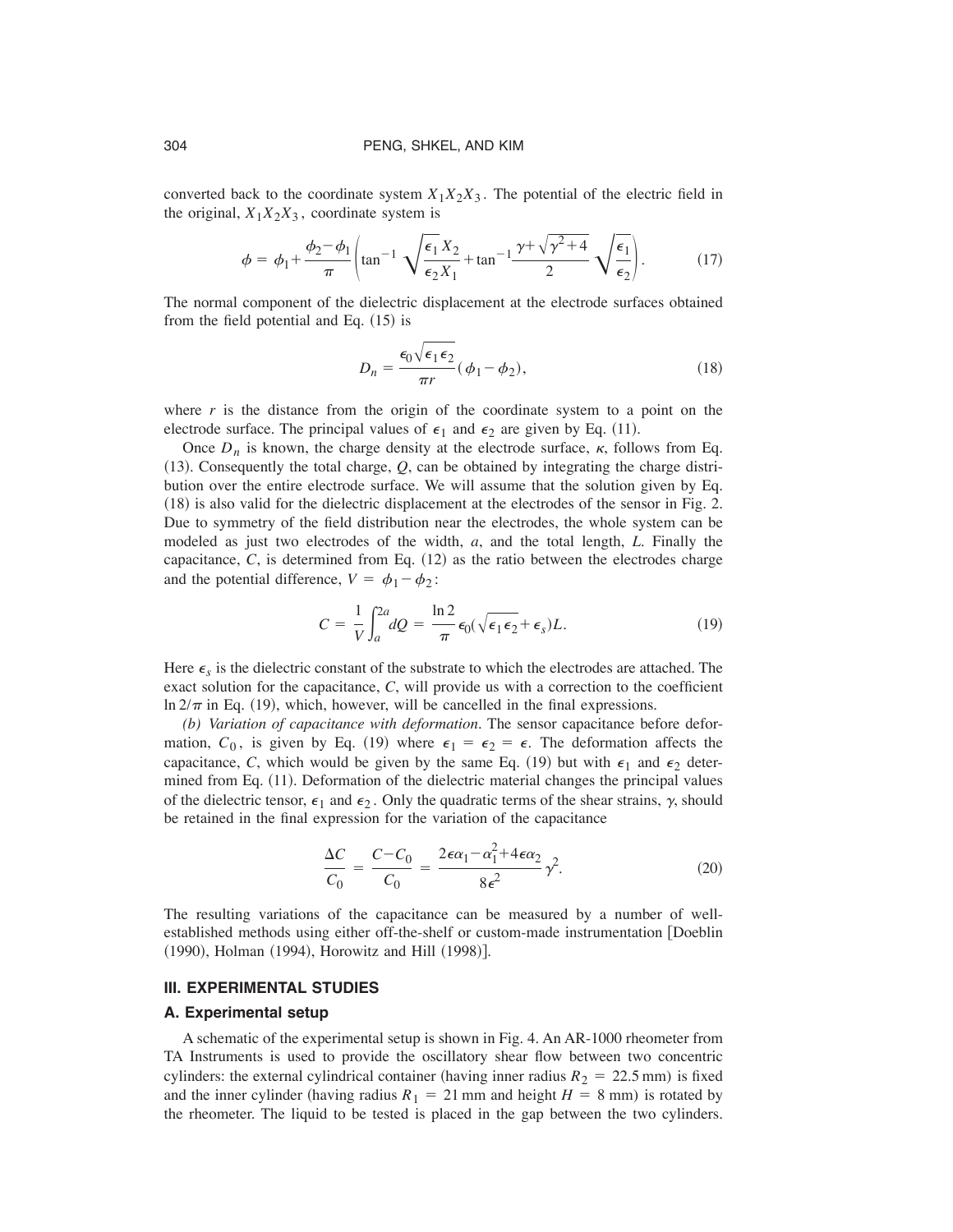

**FIG. 4.** Planar capacitor sensor is attached to the inner surface of the cylindrical container; rotation of the inner cylinder produces shear flow.

Since the gap between the cylinders is much less than their radii, the lubrication approximation can be applied to the flow description. The rheometer output signal is also used to compare flow-induced stresses and the dielectric response of the samples. The previously described planar capacitor sensor is attached to the inner surface of the external cylinder. Shear flow due to the oscillating inner cylinder causes changes in the dielectric properties of the sample and, consequently, the changes in capacitance of the sensor,  $C_x$ . The electronic circuitry of Fig. 5 is used to measure the small variation in the capacitance [Doeblin (1990), Holman (1994), Horowitz and Hill (1998)]. The voltage across the sensor electrodes is fixed,  $V =$  const, and the variation in the capacitance produces a current flow across the high impedance resistor, *R*. A voltage variation due to the dielectrostriction response is amplified, filtered and then measured by a SR830 DSP lock-in amplifier.

The flow profile due to oscillations of the inner cylinder is approximated by dividing the fluid into two regions which are depictured as in Fig.  $6(a)$ : (1) plane flow in  $d_1$  $= 1.5$  mm gap between the inner cylinder and the bottom surface of the cylindrical container; and (2) circular annular Couette flow in the  $d_2 = 1.5$  mm gap between the inner and the outer cylinders.

Since the measured dielectrostriction signal is due to the deformation of a localized volume near the electrodes, only the shear strain/stress at the sensor location should be related to the dielectrostriction signal. However, the rheometer records the total torque,  $M_{\text{total}}$ , which is the contribution from both regions (1) and (2), see Fig. 6(a). An additional step is needed for each test to obtain torque,  $M_2$ , due to the circular annular



**FIG.** 5. Variable capacitor,  $C_x$ , and resistor,  $R_x$ , represent the sensor and the sample. Voltage due to the current through resistor, *R*, is amplified, filtered and measured.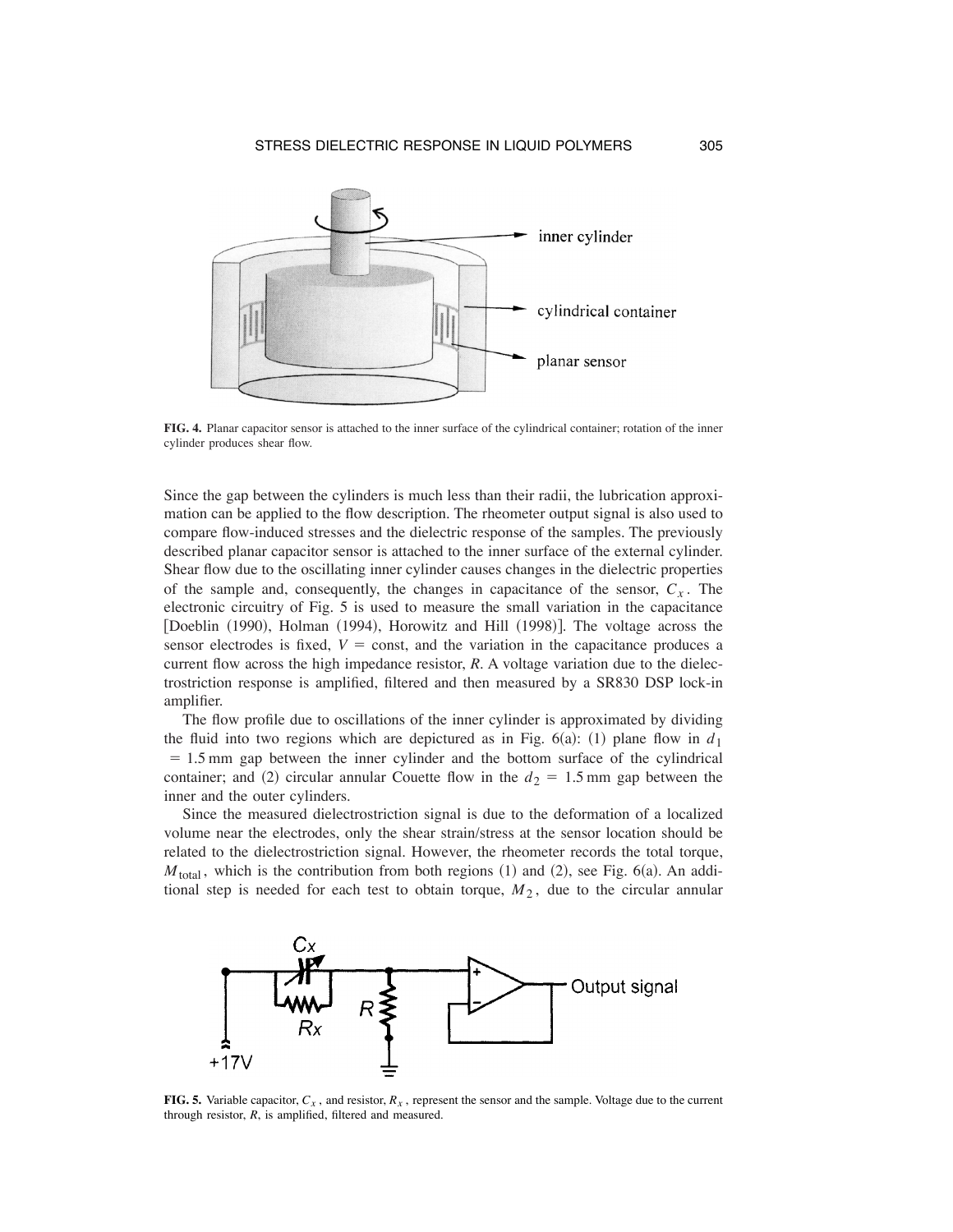

**FIG.** 6. (a) Flows in both regions 1 and 2 contribute to the total torque  $M_{\text{total}}$ ; (b) torque  $M_1$  is due to the flow in region 1 alone.

Couette flow in the region  $(2)$ . In this step, the sample being tested occupies only the region (1), Fig. 6(b). Torque  $M_1$  from the flow in the gap between the inner cylinder and the bottom surface of the cylindrical container is recorded. The torque due to the shear flow in the region (2) can be determined as  $M_2 = M_{\text{total}} - M_1$ . Consequently, the corresponding shear stress near the electrodes,  $\sigma = F_{\sigma}M_2$ , can be calculated, where the shear stress factor  $F_{\sigma} = 1/2\pi HR_2^2$  is determined by the geometry.

## **B. Testing procedure**

A thermoset polymer, silicone elastomer (GI-1100 from Silicones, Inc.) and a thermoplastic polymer, PCL have been chosen to study the dielectrostriction effect in oscillatory shear flow. The silicone elastomer was tested at oscillation frequency of 20 Hz and strain amplitudes of 10%, 15%, 20%, 25%, and 30%, respectively. Similarly, PCL was tested at oscillation frequency of 2 Hz and strain amplitudes of  $2\%$ ,  $3\%$ ,  $4\%$ ,  $5\%$ , and  $6\%$ , respectively. The same measurement procedure was applied to the PCL sample at different temperatures, i.e., 110 and 120 °C. Equation (20) predicts that the dielectrostriction response is proportional to the square of the shear deformation,  $\gamma^2$ . For a shear oscillation,  $\gamma = \gamma_0 \sin \omega t$ , the frequency of the dielectrostriction output signal is double that of the oscillations, i.e.,  $2\omega$ , and is proportional to square of the oscillation magnitude,  $\gamma_0^2$ . For all tests, both the total and the elastic shear stresses due to the circular annular Couette flow in the region  $(2)$ , Fig. 6, are recorded simultaneously with the dielectrostriction output measured at double frequency of oscillations.

## **C. Testing results**

#### **1. Silicone**

The dielectrostriction and the rheological responses of silicone elastomer are presented in Fig. 7. The rheometer produced oscillatory shear deformations having a frequency of 20 Hz and several values of the strain amplitudes: 10%, 15%, 20%, 25%, and 30%. The dielectrostriction signal  $\sqrt{V}$ , elastic shear stress,  $\sigma'$ , [see Fig. 7(a)] and the total shear stress,  $\sigma$ , [see Fig. 7(b)] behave similarly with the strain amplitude. A single scaling coefficient fits the dielectrostriction signal,  $\sqrt{V}$ , and the elastic shear stress,  $\sigma'$ , to the same master curve over the entire testing range. Similarly, a single coefficient is required to fit the dielectrostriction signal and the total shear stress,  $\sigma$ . The raw data from Fig. 7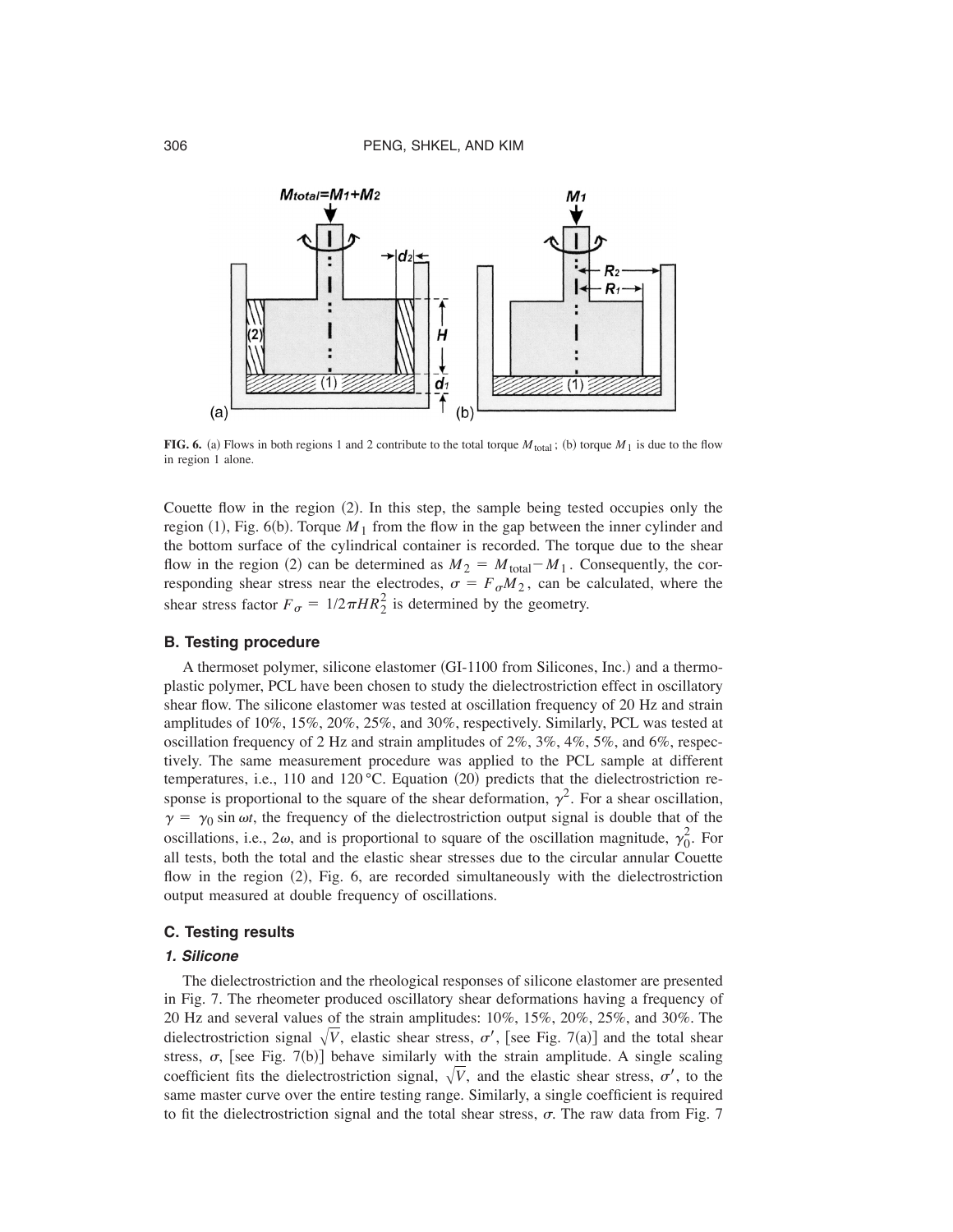

**FIG. 7.** Dielectrostriction and rheological responses in oscillatory shear flow of silicone at frequency, *f*  $= 20$  Hz. The dielectrostriction output signal,  $\sqrt{V}$ , (a) elastic shear stress,  $\sigma'$ , and (b) total shear stress,  $\sigma$ , behave similarly over the entire range of strain amplitude,  $\gamma_0$ .

are reploted in the form of dielectrostriction/stress relations in Figs. 8(a) and 8(b). The relationships between the shear dielectrostriction signal and the flow-induced shear stresses are linear.

## **2. PCL**

The dielectrostriction and the rheological responses of PCL at 110 °C during oscillatory shear flows at 2 Hz were obtained for the strain amplitudes of 2%, 3%, 4%, 5%, and 6% and are presented in Fig. 9. The dielectrostriction signal,  $\sqrt{V}$ , elastic shear stress,  $\sigma'$ , [see Fig. 9(a)] and the total shear stress,  $\sigma$ , [see Fig. 9(b)] behave similarly over the entire range of the strain amplitudes. In addition, the linear relationships between the dielectrostriction signal and flow-induced shear stresses exist, which are similar to those of silicone elastomer liquid. The same trend has been observed for PCL oscillatory shear flow under the same testing conditions except the temperature was changed to 120 °C. However, the constant coefficient between the dielectrostriction signal and the flowinduced stresses varies with the temperature, Figs.  $10(a)$  and  $10(b)$ . The similar phenomenon has been reported in the stress-optic relationship [Janeschitz-Kriegl (1983)].

## **D. Discussion**

Oscillatory shear deformation generates a shear component of the dielectric tensor which in coordinate system  $XYZ$  (see Fig. 1) can be expressed as



**FIG. 8.** The stress/dielectrostriction relationships for oscillatory shear flow of silicone at frequency *f*  $= 20$  Hz: both (a) elastic shear stress,  $\sigma'$ , and (b) total shear stress,  $\sigma$ , are linear with dielectrostriction signal,  $\sqrt{V}$ .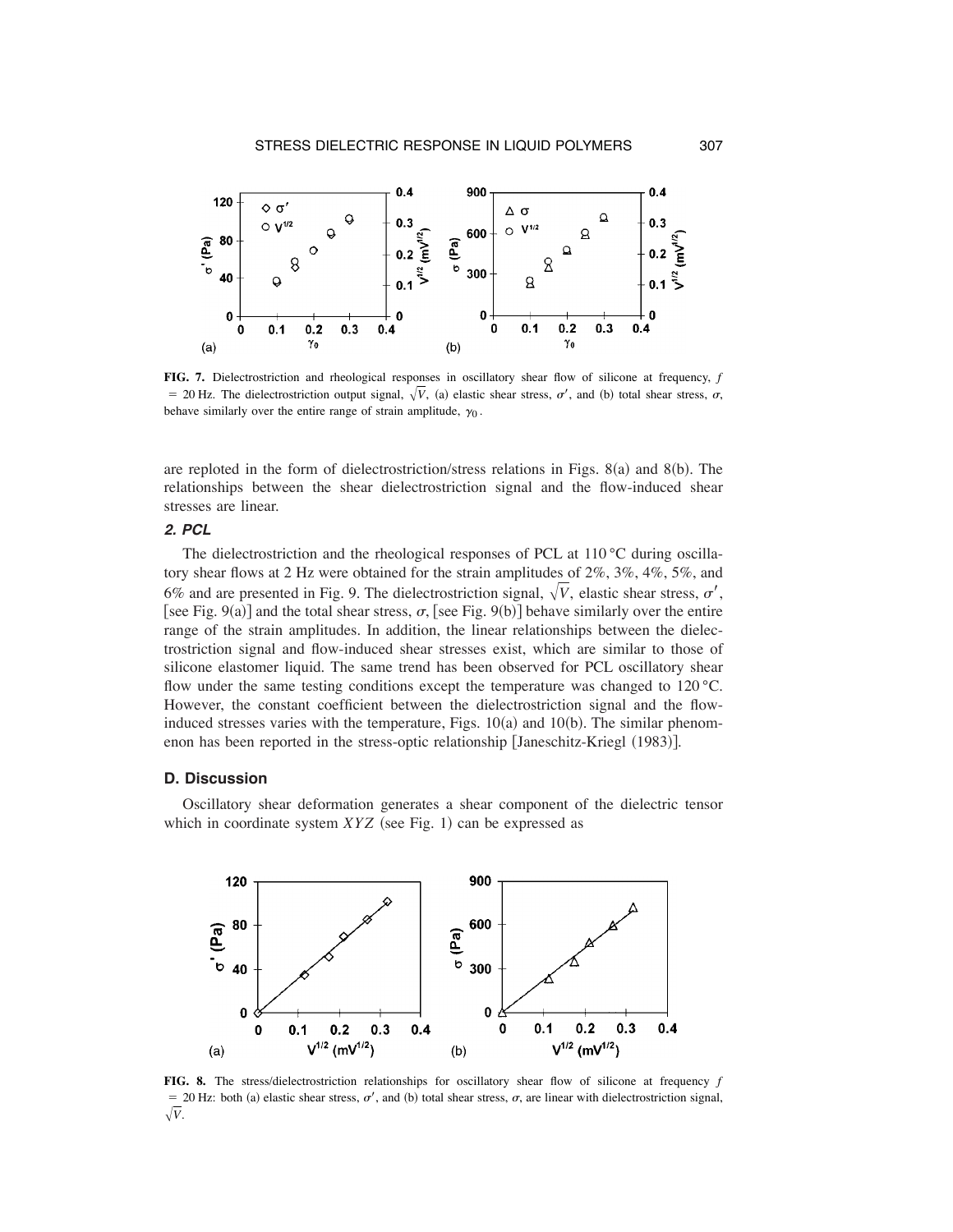

**FIG. 9.** Dielectrostriction and rheological responses for oscillatory shear flow of PCL at a frequency *f*  $= 2$  Hz and temperature 110 °C. The dielectrostriction signal,  $\sqrt{V}$ , (a) elastic shear stress,  $\sigma'$ , and (b) total shear stress,  $\sigma$ , behave similarly over the entire range of strain amplitude,  $\gamma_0$ .

$$
\epsilon_{xy} = \alpha_1 u_{xy} = \frac{\alpha_1 \gamma_0}{2} \sin \omega t. \tag{21}
$$

To obtain the constant, C', introduced by the SDR in Eq. (7), one needs to replace  $\epsilon_{xy}$ using the earlier equation ( $\epsilon_{xy} = 1/2\gamma_0\alpha_1 \sin \omega t = C'\sigma' \sin \omega t$ . Finally, the relationships between the constant,  $C'$ , stresses and strains is

$$
C' = \frac{\alpha_1 \gamma_0}{2\sigma'} \propto \frac{\sqrt{V}}{\sigma'}.
$$
 (22)

The output signal of the planar capacitor sensor is proportional to square of the shear strain,  $\gamma_0^2$ , see Eq. (20). Both the elastic shear stress,  $\sigma'_{xy}$ , and  $\epsilon_{xy}$  component of the dielectric tensor are linear with the shear strains. Therefore, one can conclude that the SDR constant,  $C'$ , is proportional to ratio of square root of the sensor voltage output,  $\sqrt{V}$ , and the stress,  $\sigma'_{xy}$ . The experimental observations in Figs. 8(a) and 10(a) prove relation  $(22)$  and, therefore, are in agreement with the stress-dielectric rule formulated by Eq. (7). Our experimental data also show a linear stress-dielectric relationship between the total stresses and the dielectrostriction responses for all samples evaluated and for all testing conditions. The microscopic explanation of both stress-dielectric rules is yet to be



**FIG. 10.** Dielectrostriction and rheological responses of PCL in oscillatory shear flow at a frequency, *f*  $= 2$  Hz: both (a) elastic shear stress,  $\sigma'$ , and (b) total shear stress,  $\sigma$ , are linear with dielectrostriction signal,  $\sqrt{V}$ , for temperatures 110 and 120 °C. However, the dielectric-stress coefficient (slope of the curves) varies with the temperature.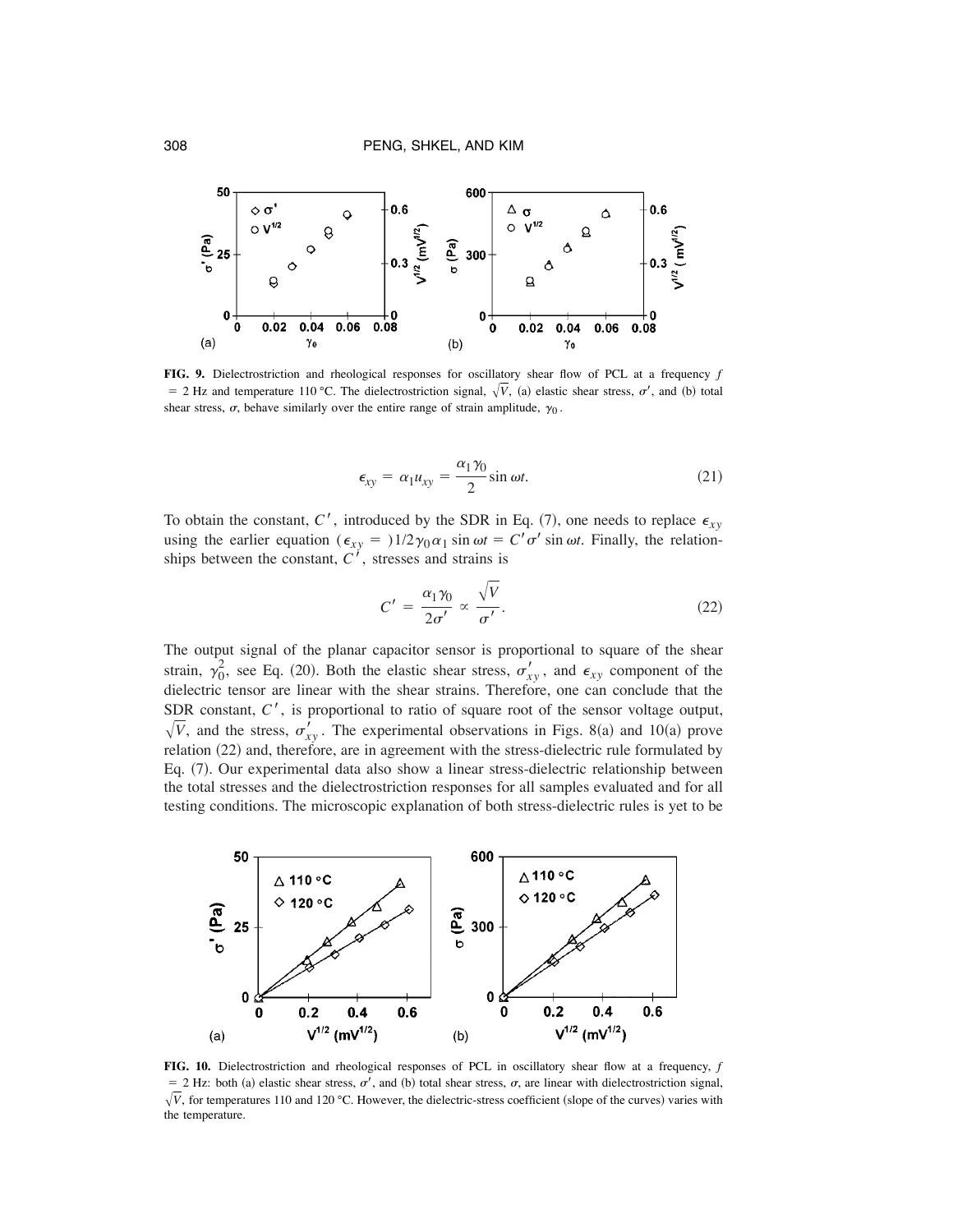finalized, and will be a subject of future studies. At this time we would like to point out that the linear relationship between shear dielectrostriction and the total flow-induced stresses has the same form as the well-established stress-optic rule

$$
n_{xx} - n_{yy} = C(\sigma_{xx} - \sigma_{yy}), \ n_{yy} - n_{zz} = C(\sigma_{yy} - \sigma_{zz}), \ n_{zz} - n_{xx} = C(\sigma_{zz} - \sigma_{xx});
$$
  

$$
n_{xy} = C\sigma_{xy}, \ n_{yz} = C\sigma_{yz}, \ n_{zx} = C\sigma_{zx}.
$$
 (23)

The stress-optic rule holds well for many polymer melts and solutions because both the stress and the birefringence arise from the second moment of orientation of chain segments. The theoretical treatment of stress birefringence has been extensively studied. By considering the contribution of chain segments to the polarizability tensor and using the Lorentz–Lorenz equation to relate the refractive index and the polarizability, the second moment of the distribution of the end-to-end vectors of a system is proportional to the refractive index. On the other hand, molecular models also relate the stress tensor to the orientation tensor [Bird *et al.* (1987), Janeschitz-Kriegl (1983)].

Both the birefringence and the dielectrostriction involve polarization mechanisms and are related to the structure and orientation of the molecules. In addition, the flow-induced birefringence is the subset of the dielectrostriction which is observed in the optical range of the electromagnetic spectrum. Therefore, the existing birefringence models can be adopted to describe the dielectrostriction phenomenon if the local field effect can be neglected [Yamwong *et al.* (2002)]. The same orientation models and derivations for the stress birefringence can be employed to describe the contribution of the chain segments to the polarizability tensor. However, in some situations, such as liquid suspension, the local field effects could become prevalent and the disturbance field due to surrounding dipoles should then also be included.

At this stage, several questions related to stress/strain-dielectric relationship remain. First, the strain amplitude up to 30% is applied for dielectrostriction measurement in the oscillatory shear flow of a silicone elastomer. Our derivation assumes the measured dielectrostriction signal *V* is proportional to the square of strain amplitude  $\gamma^2$  in shear flow, where the higher order term  $(\gamma^4)$  have been neglected. A shear strain of 30% corresponds to 0.09 in  $\gamma^2$  and 0.0081 in  $\gamma^4$ , which might be considered as an estimate for the omitted terms. This value  $(0.0081/0.09 = 9\%)$  is close to the accuracy of our experimental measurements. However, the magnitude of the coefficient which multiplies  $\gamma^4$  is unknown. At this stage, therefore, we do not know when the assumption about the small deformations is inadequate. Second, in the rheo-optic measurement, the stress-optic rule fails under large extensions due to the saturation of the orientational deformations of the polymeric chains. With stress-dielectric behavior, one more degree of freedom remains, namely uniaxial deformation of the chains. Therefore, one might also expect saturation of the stress-dielectric response but for much larger stresses. This, of course, awaits experimental verification.

Third, Eq. (2) expresses a first order expansion of the dielectric tensor with the respect to strains. Following Stratton (1941) and Landau, Lifshitz, and Pitaevskii (1984), we postulated the linear relation between the dielectric properties and strains. We have presently a fairly clear understanding of the parameters  $\alpha_1$  and  $\alpha_2$ , their contribution to the total stress and/or the relation to microstructure. However, the test configuration proposed in this study provides a dielectric response which is quadratic with the strains. This suggests that Eq.  $(2)$  should be modified by including quadratic strain terms from the beginning, i.e.: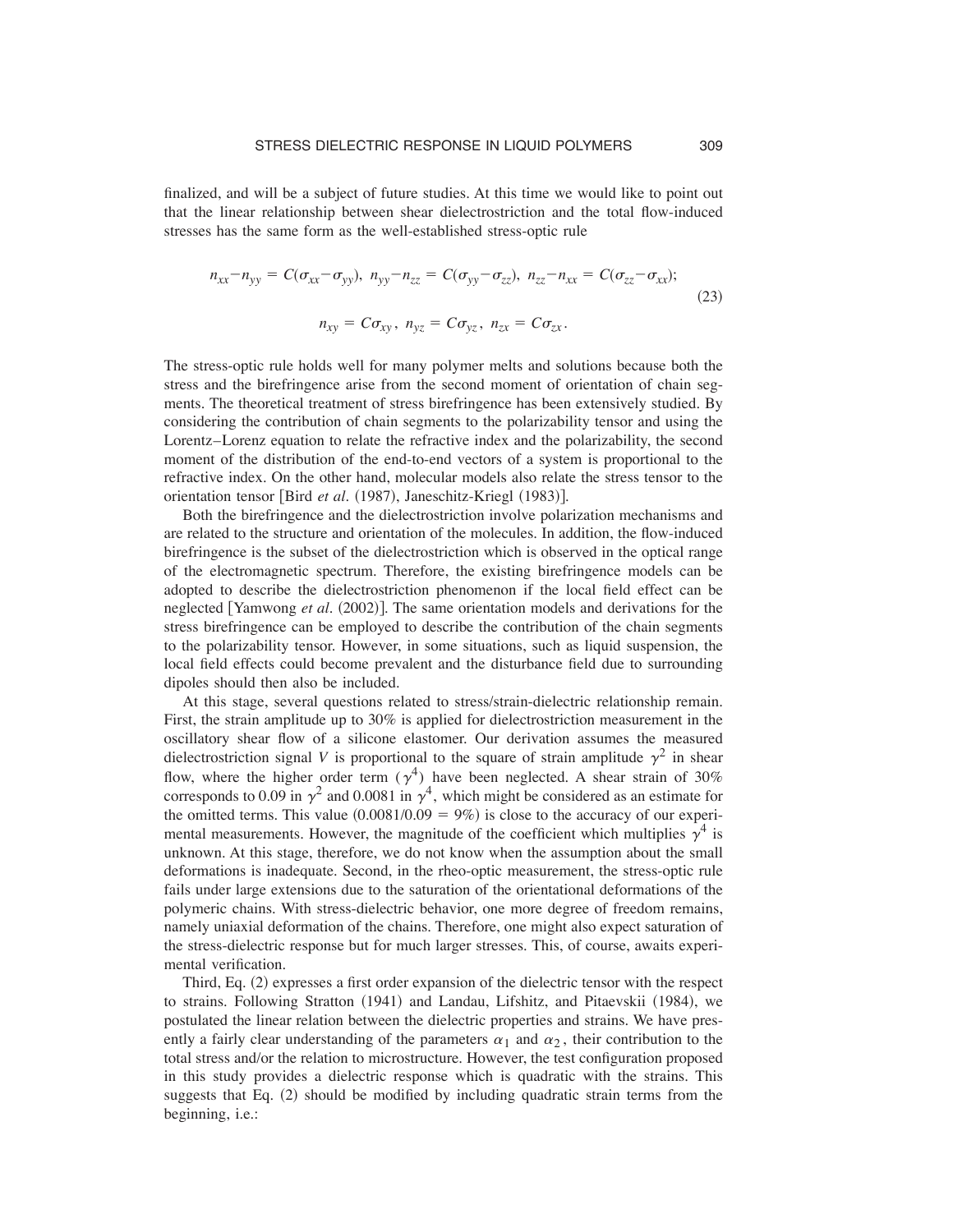## 310 PENG, SHKEL, AND KIM

$$
\Delta \epsilon_{ij} = (\epsilon_{ij} - \epsilon \delta_{ij}) = \alpha_1 u_{ij} + \alpha_2 u_{kk} \delta_{ij} + \beta_1 u_{kk}^2 \delta_{ij} + \beta_2 u_{kk} u_{ij} + \beta_3 u_{lm} u_{lm} \delta_{ij} + \beta_4 u_{il} u_{lj}.
$$
\n(24)

This action introduces four more unknown coefficients:  $\beta_1$ ,  $\beta_2$ ,  $\beta_3$ , and  $\beta_4$ . These coefficients will not affect the orientation of principal axis of dielectric tensor but will redefine its principal values as indicated later

$$
\epsilon_1 = \epsilon + \alpha_1 \left( \frac{\gamma^2}{4} + \frac{\gamma}{4} \sqrt{\gamma^2 + 4} \right) + \alpha_2 \frac{\gamma^2}{2} + \beta_2 \frac{\gamma^2}{2} + \beta_4 \frac{\gamma^2}{4},
$$
  

$$
\epsilon_2 = \epsilon + \alpha_1 \left( \frac{\gamma^2}{4} - \frac{\gamma}{4} \sqrt{\gamma^2 + 4} \right) + \alpha_2 \frac{\gamma^2}{2} + \beta_2 \frac{\gamma^2}{2} + \beta_4 \frac{\gamma^2}{4},
$$
  

$$
\epsilon_3 = \epsilon + \alpha_2 \frac{\gamma^2}{2} + \beta_2 \frac{\gamma^2}{2}.
$$
 (25)

All previous derivations remain valid but the final expression for capacitance will become

$$
\frac{\Delta C}{C_0} = \frac{C - C_0}{C_0} = \frac{2\epsilon \alpha_1 - \alpha_1^2 + 4\epsilon \alpha_2 + 4\epsilon \beta_2 + 2\epsilon \beta_4}{8\epsilon^2} \gamma^2.
$$
\n(26)

This will not alter the sensing application of the strain-dielectric phenomenon. However, a new experimental configuration and model study will be required to understand the implications of all parameters including the terms which are quadratic with strains.

## **IV. CONCLUSIONS**

The dielectrostriction effect and the linear relationship between the shear dielectrostriction response and the flow-induced stresses, called stress-dielectric rule, have been observed for both silicone elastomer and PCL liquids which were oscillated at constant frequencies. This rheological effect provides an avenue for novel sensing approaches to local monitoring stresses in polymeric flows. In addition, this capability might become a new tool for the study of material microstructure. The similarity between dielectrostriction and flow birefringence exists since both phenomena involve the polarization mechanism and are related to the structure and orientation of the polymeric chains; moreover, birefringence is the subset of dielectrostriction observed in the optical range of the electromagnetic spectrum. The existing birefringence models can be reformulated to describe the relationship between the dielectric constant and the microstructure of materials. However, when the local field effect is significant, the disturbance field due to the surrounding dipoles should be considered in the dielectrostriction models. At this stage, the stress/ strain-dielectric relationship in liquid polymers is still not fully understood and warrant further investigation.

## **ACKNOWLEDGMENTS**

The authors thank Professor Rowlands for the helpful discussions. The authors greatly appreciate the issues raised by reviewers and the editor—the discussion section of the revised manuscript has been significantly improved and expanded in response to their comments. This research was supported in part by the AFOSR Grant No. FA9550-04-1- 0238 and the 3M Company.